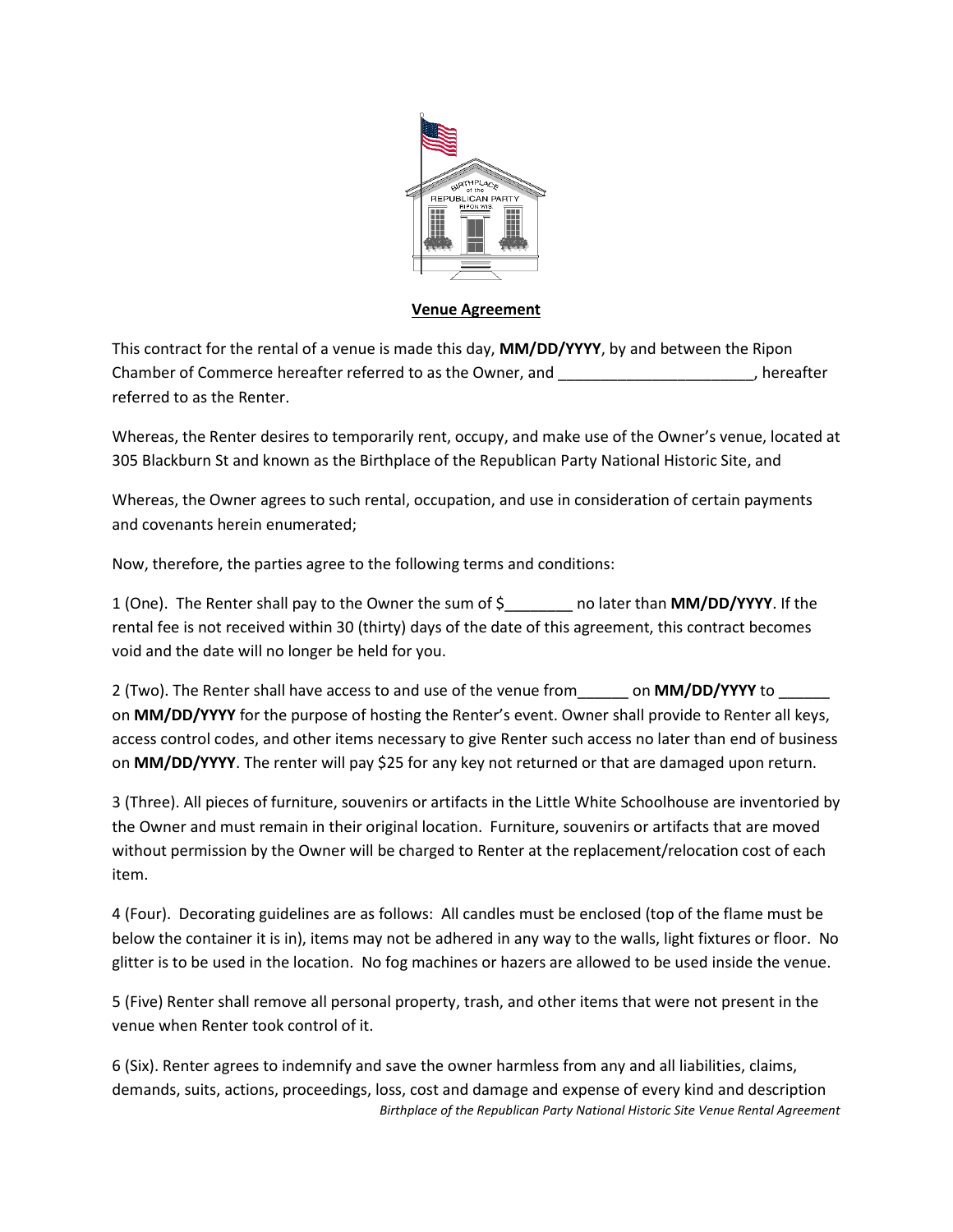which may be brought, made against or result to the owner on account of death, injury, or damage to person (s) or property(ies) sustained or claimed to have been sustained by any person(s) or corporation(s) resulting from the Renters activities.

7 (Seven). Renter will defend, at its cost, the owner from and against all suits, claims, demands, damages and costs in connection with accidents resulting from its stay and activities. However the owner will have the choice of defense counsel.

8 (Eight). Any disputes arising under this contract shall be adjudicated in the Owner's local jurisdiction.

9 (Nine). Owner reserved the right to capture still photography and/or video and sound of your event for Little White Schoolhouse facility promotions. If you have any questions or concerns, please address them with the Executive Director of the Ripon Chamber of Commerce at least three weeks in advance of your event.

10 (Ten). Alcohol is only permitted with the consent of the Executive Director of the Ripon Chamber of Commerce and by obtaining all licenses and insurances that may be needed. Any costs associated with additional license or insurance are the sole responsibility of the Renter.

11 (Eleven). The Owner does not cover personal loss and must disclaim any responsibility for valuables lost or stolen during the period of the agreement.

In witness of their understanding of and agreement to the terms and conditions herein contained, the parties affix their signatures below.

| Renter's Signature, date | Owner's Signature, date |
|--------------------------|-------------------------|
| <b>Printed Name</b>      | <b>Printed Name</b>     |
| Address                  | Address                 |
| Phone/Email:             | Phone/Email:            |